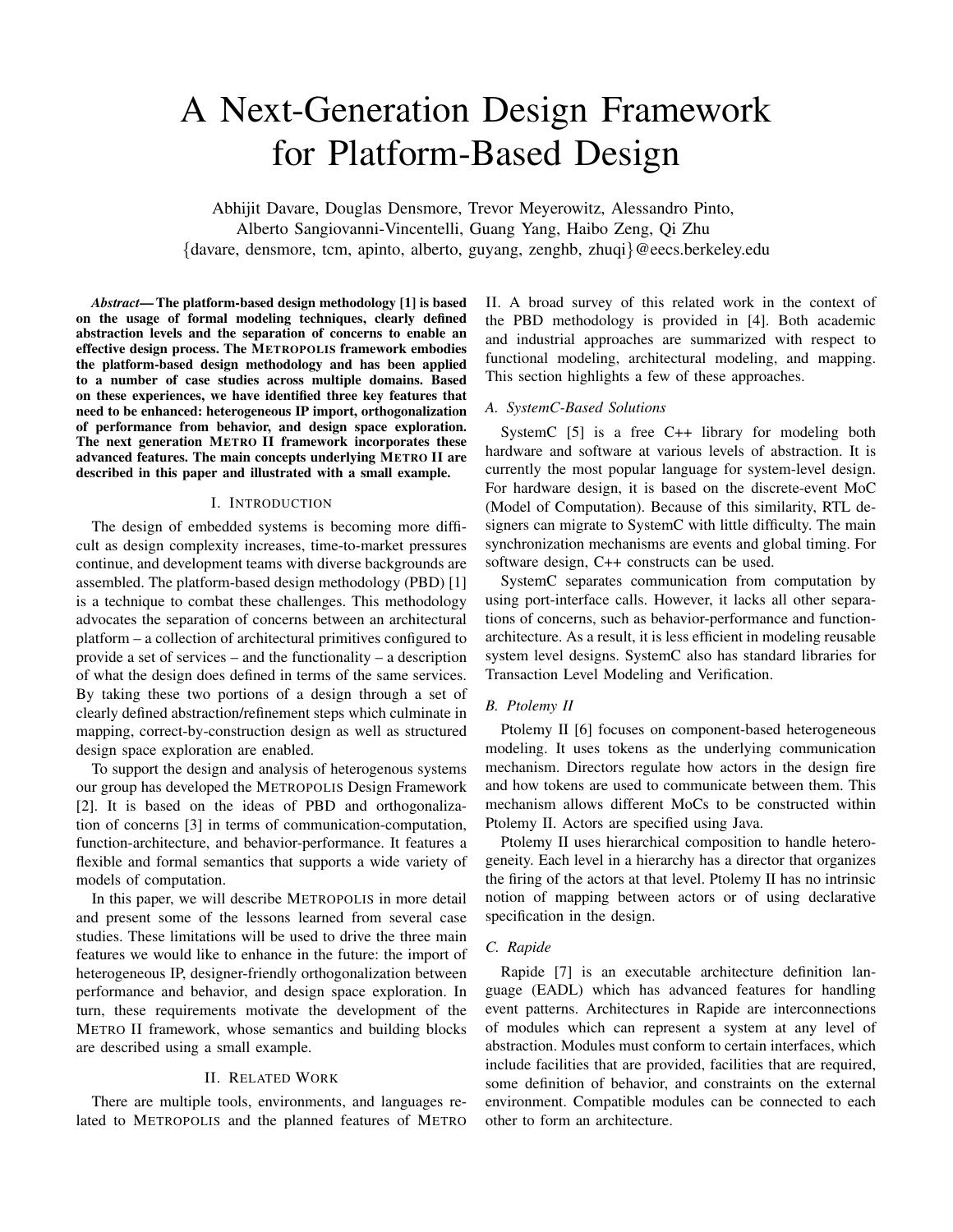When architectures execute, they generate timed events along with causality relationships. Event patterns can be used to recognize certain sets of events. Event patterns, in turn, can be used to specify relationships between different architectures. For instance, a specific event pattern in an abstract architecture can be used to trigger a larger event pattern in a more refined architecture. Rapide is not targeted specifically at embedded systems design, and as such there is no mention of different MoCs or function-architecture mapping.

### *D. SPIRIT*

SPIRIT [8] is an IP-integration consortium that aims to provide a common specification mechanism for describing and handling IPs. It includes: an XML-based IP meta-data schema that leverages industry standards (such as VSIA, XSLT, and XPath), configuration and generation interfaces, and the IP-XACT methodology which uses the former two. This is currently mainly at the RTL level, but an IP-XACT methodology with ESL extensions is currently under development. The ESL requirements for the XML schema include module hierarchy support, ad-hoc connection support, multiple views of different levels for one component (e.g., TLM PV, TLM CA, etc.), supporting mixed IP modeling abstraction levels.

#### *E. Others*

*1) Academic:* The MILAN project [9] employs a modelbased solution for hardware/software co-design and cosimulation. Different simulators can be integrated once different simulation models are interpreted into the common model supported in MILAN. It is built on top of the Generic Modeling Environment (GME) [10], a framework creating domainspecific modeling languages, and DESERT, a collection of tools which are used for navigating and pruning large design spaces in GME. Artemis, Compaan and Laura, Sesame, and Spade [11] are provided together as a workbench to model applications and SoC based architectures. Finally, MESCAL provides programming infrastructure for application specific programmable platforms [12].

*2) Industrial:* Cofluent Studio by CoFluent Design enables design space exploration at the transaction level using a Y-chart modeling approach. MLDesign Technologies offers MLDesigner which offers support for discrete event, dynamic dataflow, and synchronous dataflow modeling of architectures and functionality. Mirabilis Design provides the VisualSim product family which also models continuous time and FSM based systems. Finally, Synopsys offers System Studio which performs algorithm capture and performance evaluation in SystemC [5].

#### III. FIRST GENERATION METROPOLIS FRAMEWORK

This section describes the first generation METROPOLIS framework [13][2] in more detail. METROPOLIS features a flexible and formal semantics based upon the taggedsignal model [14] that allows it to represent a wide variety of models of computation. Furthermore, it supports:

platform-based design, behavior-architecture mapping, and orthogonalization of concerns at the levels of communicationcomputation-coordination, architecture-function-mapping, and behavior-performance. First, the execution semantics and the specification language are covered. Next, the set of tools developed within this framework is described. Finally, the limitations observed after carrying out a number of case studies are listed.

## *A. MetaModel Language and Execution Semantics*

The METROPOLIS MetaModel specification language is used for the specification of both the functionality and architecture. It allows for imperative as well as declarative specification.

The four main types of objects in the MetaModel are: processes, media, quantity managers, and netlists. Each *process* contains its own thread of control and executes concurrently with all other processes in the system. The execution of a process is represented by a sequence of events, where events are actions executed by processes. *Media* are passive objects that are used for inter-process communication. Each medium implements a set of interface methods. Media are connected to processes and other media by means of ports that are type compatible with their interfaces. *Quantity managers* control access to shared media or assign physical quantities such as time or power to events. Netlists are objects where the other objects are instantiated and connected. Netlists can contain other netlists.

*1) Two-phase Execution:* When designing with the Meta-Model, a system is captured by two netlists of objects: a scheduled netlist and a scheduling netlist. The scheduled netlist consists of a number of processes and media, which form the skeleton of the system behavior. The scheduling netlist contains a collection of quantity managers, each of which can model execution costs or scheduling policies. The execution semantics of the entire system is simply the alternation between the scheduled netlist and the scheduling netlist. The interaction between the two netlists is carried out by quantity annotation requests associated with events.

For example, if two processes in the scheduled netlists require arbitration to access a common resource, each of them will generate a representative event, and send an (arbitration) quantity annotation request for that event to an arbiter (a particular quantity manager). This occurs in the scheduled netlist phase. In the following scheduling netlist phase, those quantity annotation requests will be resolved by the arbiter quantity manager. When the execution is switched back to the scheduled netlist, based on the quantity resolution results, the processes can either proceed to access the common resource or wait until the resource becomes available.

*2) Declarative Specification:* Processes, media, and quantity managers are described with purely imperative specification. In addition, the METROPOLIS MetaModel also supports declarative constraints. The mixture of imperative and declarative specification gives the designer additional flexibility. Two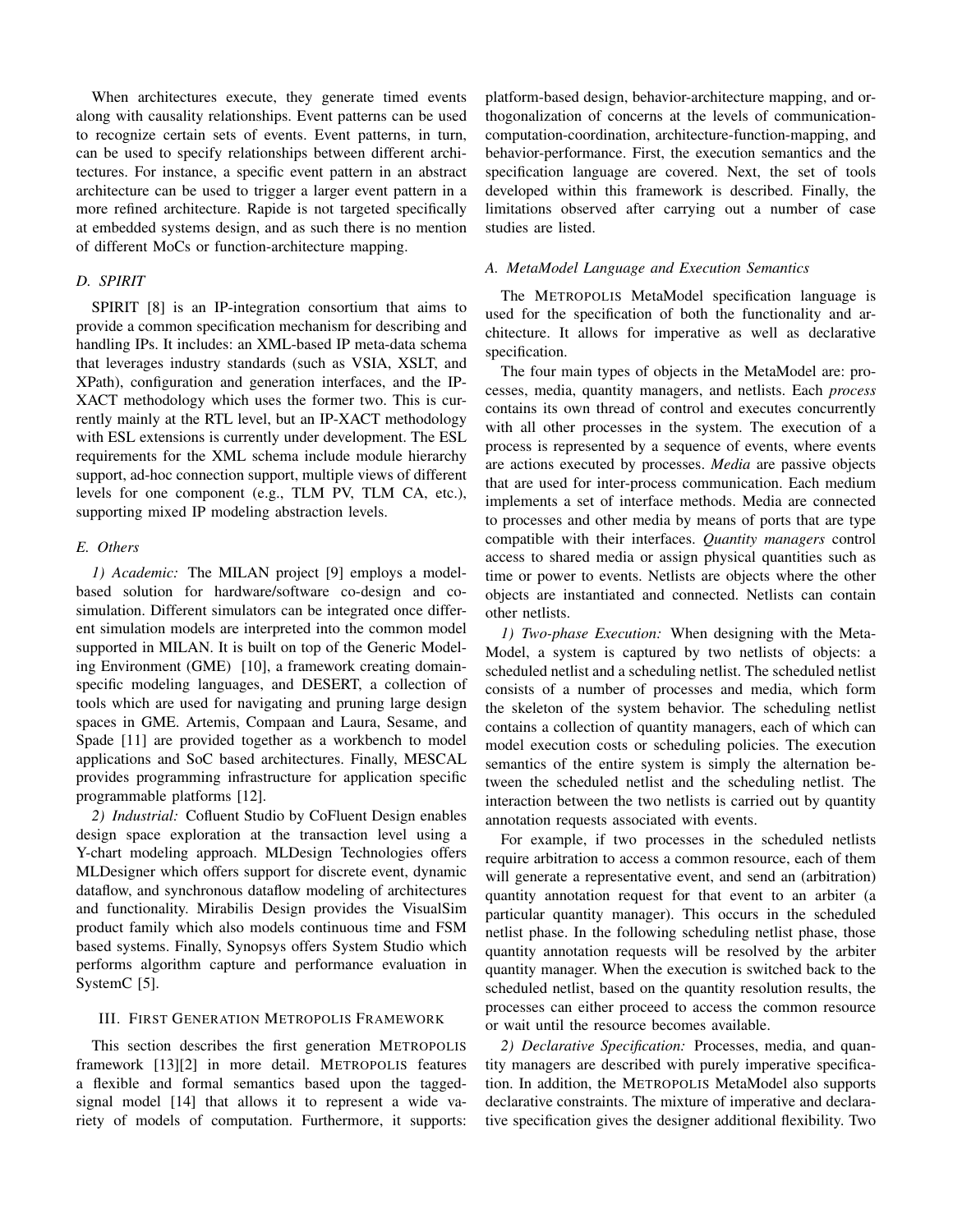kinds of formal constraint logics are supported: Linear Temporal Logic (LTL) [15] and Logic of Constraints (LOC) [16]. LTL is well studied in the formal verification field. It is quite expressive to specify properties along a time line. Therefore, it can be used to specify coordination among processes. LOC is particularly suited for specification of performance constraints over system behaviors.

Both LTL and LOC constraints can be interpreted either as part of the specification or as assertions. Assertions are checked by viewing simulation traces or by formal reasoning. Similarly, constraints that are part of the specification can either be used to restrict the simulation or provide input to synthesis tools.

## *B. Tool Support*

METROPOLIS features a frontend that parses the input MetaModel language and creates an abstract syntax tree. Then, the abstract syntax tree can be passed to different backend tools for analysis. One of the most important backend tools is the simulator [17], which preserves the MetaModel semantics while translating a MetaModel specification into the executable SystemC [5] language. LTL and a set of builtin LOC constraints can be enforced during simulation [16]. For verification there are backends for: checking LOC properties [18], interfacing to the SPIN model checker [19] to verify LTL constraints, and a refinement verification tool [20]. There is also an interface to the UCLA's xPilot [21] synthesis system that works on a synthesizable subset of the MetaModel. All of the frontend and backend tools can be invoked interactively by using the METROPOLIS Interactive Shell.

#### *C. Limitations*

We have performed multiple case studies [20] [22] [23] [24] using this framework and the PBD methodology. While validating the core ideas of our approach, these case studies also revealed some limitations of the tool framework that impede wide-spread adoption.

The generality of the MetaModel language [13] creates difficulties for both users and framework developers. Expecting users to learn a new language, which lacks many of the niceties of their favorite language(s), is a burden, as is creating import and export support for a variety of languages. Furthermore, a rich new language requires extensive infrastructure support for compilation, simulation, and debugging.

Secondly, interactions with quantities must be explicitly represented, and simplifying assumptions made in domainspecific languages cannot be made in the MetaModel. Although there are conceptual and implementation distinctions between modeling costs and modeling scheduling policies with quantity managers, METROPOLIS does not make them clear in the execution semantics. The end result is that specifying quantity managers – especially the interaction between them – is a difficult task for designers

Finally, the case studies reveal that design space exploration is one of the main benefits of the PBD methodology. Carrying out design space exploration requires relating together events and analyzing the associated annotations. The MetaModel language provides support for these features, but the ease-ofuse can be significantly enhanced.

By focusing on the key value-added features of METROPO-LIS, and addressing these limitations, we plan to make METRO II an IP-integration framework with enhanced support for PBD activities.

#### IV. METRO II GOALS

Based on the experience gained from the development and usage of the METROPOLIS framework, we have identified three main features to enhance. These features form the basis of the second-generation METRO II framework. The three features are:

- 1) *The ability to import pre-designed IP.* IP providers develop their models using languages and tools that are domain specific. Requiring a singular form of design entry in a system-level environment results in significant effort to translate the original specification into the new language while making sure that semantics are preserved. If different designs can have different semantics, heterogeneity has to be supported by the new environment.
- 2) *The ability to separate cost from behavior when carrying out design.* In a system-level framework that supports multiple abstraction levels, many implementations of the same basic functionality will have the same behavioral representation at higher levels of abstraction. For instance, different processors will be abstracted into the same programmable component. What distinguishes them is the performance vs. cost trade-off. Moreover, not all metrics are optimized at the same time. It should be possible to introduce performance metrics during the design process from specification to implementation.
- 3) *The ability to explore the design space in a structured manner.* This requirement is divided into two main parts: facilitating correct-by-construction abstraction/refinement and efficiently relating the functional and architectural portions of the design together. The first part is crucial to guarantee that the points explored in the design space are legal.

The remainder of this section describes these three requirements in more detail.

## *A. Heterogeneous IP Import*

This feature exposes many implementation challenges. It shapes the nature of METRO II to be primarily an integration environment. There are two main challenges that have to be addressed.

First, IPs can be described in different languages and can have different semantics that can be tightly related to a particular simulator. Importing the IP would entail providing a way of exposing its interface. The user must have the necessary aids to define wrappers that mediate between the IP and the framework such that the behavior can be exposed in an unambiguous way.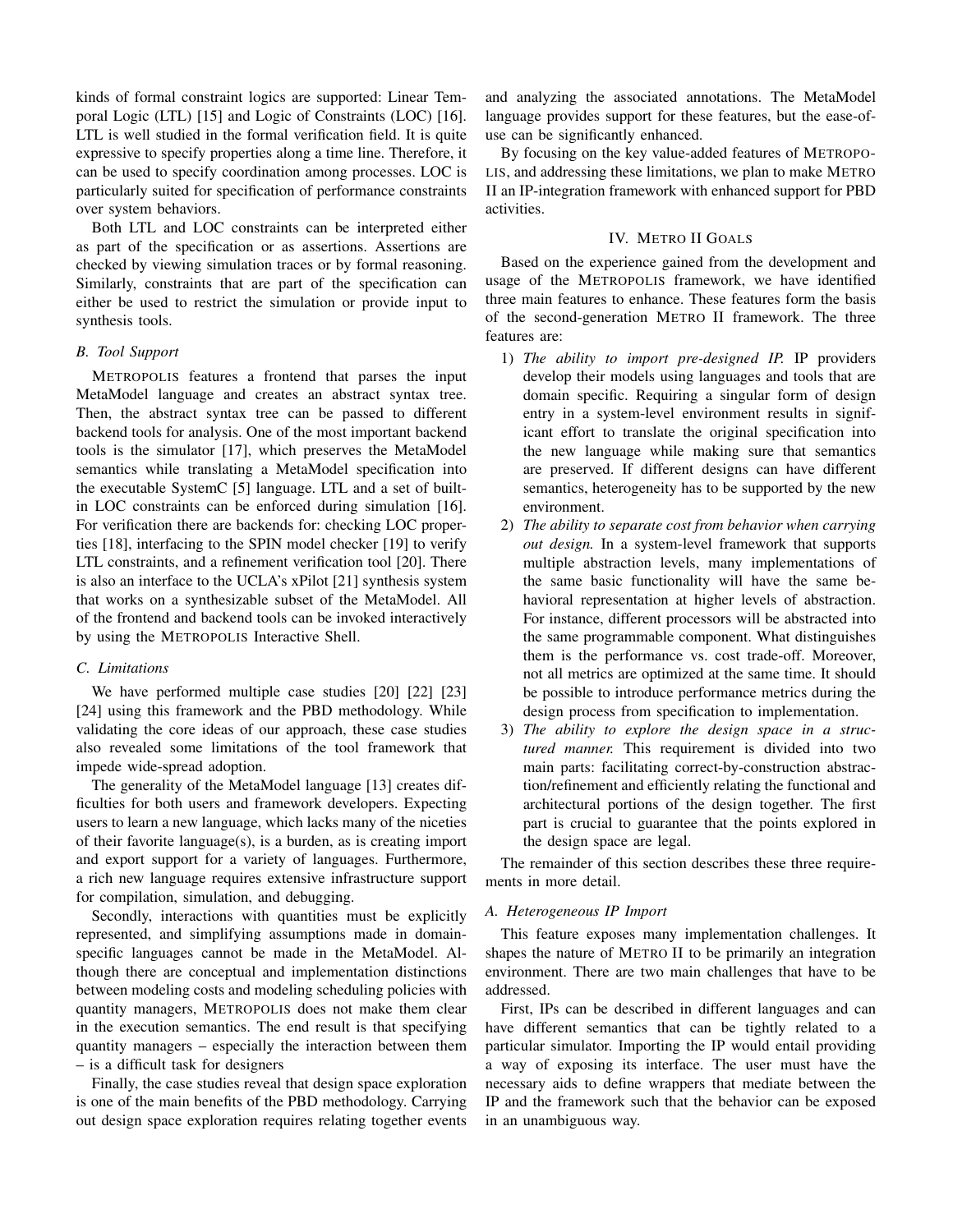Secondly, wrapped components have to be interconnected. Even if the interfaces are exposed in a unified way, interconnecting them is not usually a straightforward process. For instance, the type of data produced by one IP can be incompatible with the type of data that the receiving IP is expecting. Type conversion is the simplest case; more challenging communication problems can arise. Consider the case of a software model of an engine controller unit, represented as a finite state machine, that interacts with a continuous time model of a car engine. The composite system is known as a hybrid system. One model (finite state machine) is untimed while the other model (continuous time) is defined as functions over time that belongs to the reals. It is completely arbitrary to introduce a sample-and-hold interface between the two. Even if this is a commonly used interface, we believe that the designer is the only one that has the knowledge of how such heterogeneous models should interact. Therefore, the design environment should provide a formal way of defining these adaptors between different MoCs rather than imposing predefined ones.

#### *B. Behavior-Performance Orthogonalization*

The specification of what a component does should be independent of *how long it takes* or *how much power it consumes* to carry out a task. This is the reason why we introduce dedicated components, called *annotators* to annotate *quantities* to events.

A distinction has to be made between quantities used just to track the value of a specific metric of interest and quantities whose value is used for synchronization. For instance, time is used to synchronize actions and it is not merely a number that is computed based on the state evolution of the system. For quantities that influence the evolution of the system, special components, called *schedulers* are provided by the glue language. Schedulers are used to arbitrate shared resources.

The separation of schedulers from annotators allows for simpler specification and provides a cleaner separation between behavior and performance. As a result, instead of two-phase execution as in METROPOLIS, the execution semantics become three-phase.

#### *C. Design Space Exploration*

Following the platform-based design approach, we want to keep functionality and architecture separate. The implementation of the functionality on the architecture is achieved in the mapping step. In order to explore several different implementations with minimal effort, the design environment needs to provide a fast and efficient way of mapping without touching the functional or the architectural models.

The main problems to tackle are related to the specification of mapping itself and to the synchronization of the two models. The behavior of a mapped model (and therefore of the implementation) is essentially defined as the intersection of the behaviors of the functional model and the behaviors of the architectural model. The intersection is obtained through synchronization of events between the two models. Such



Fig. 1. Three Phase Execution in METRO II

constraints introduce potential deadlocks whose causes are usually difficult to identify.

A set of tools must be provided to help the design space exploration phase. A new set of theoretical results are needed to understand when automatic mapping can be carried out in order to guarantee optimal and correct-by-construction solutions. When manual mapping is the only viable solution, the number of constraints required may be very large. A flat graphical representation of the mapped system would not help the designer. New tools to handle hierarchical mapping and new languages to express mapping in a structured way must be developed.

The result of the mapping step is another model that refines both the function and the architecture. Checking that this function obeys the refinement relationship with the original specification is a task that should be automated by providing new verification tools that leverage the semantics of the glue language.

## V. METRO II EXECUTION SEMANTICS

We are designing METRO II to address the design challenges in Section IV, and to overcome some of the limitations of METROPOLIS. Like METROPOLIS, the semantics of the METRO II framework will be centered around the connection and coordination of components.

The key concept underlying METRO II is an *event*. An event is a tuple  $\langle p, T, V \rangle$  where p is a process, T is a tag set, and V is a set of associated values. An event denotes an action taken by a process (p). Events may be associated with annotations (T) and state (V). Annotations correspond to quantities in the design, such as time or power. State includes variables that are in the scope of an event.

Based on the treatment of events, the design is partitioned into three phases of execution. In the first phase, processes propose possible events, the second phase associates tags with the proposed events, and the third phase allows a subset of the proposed events to execute. Figure 1 summarizes these execution semantics.

## *A. First phase: Base Model Execution*

The base model consists of concurrently executing processes that block only after proposing events. A process may atomically propose multiple events – this represents nondeterminism in the system. After all processes in the base model have proposed at least one event each, the design shifts to the second phase.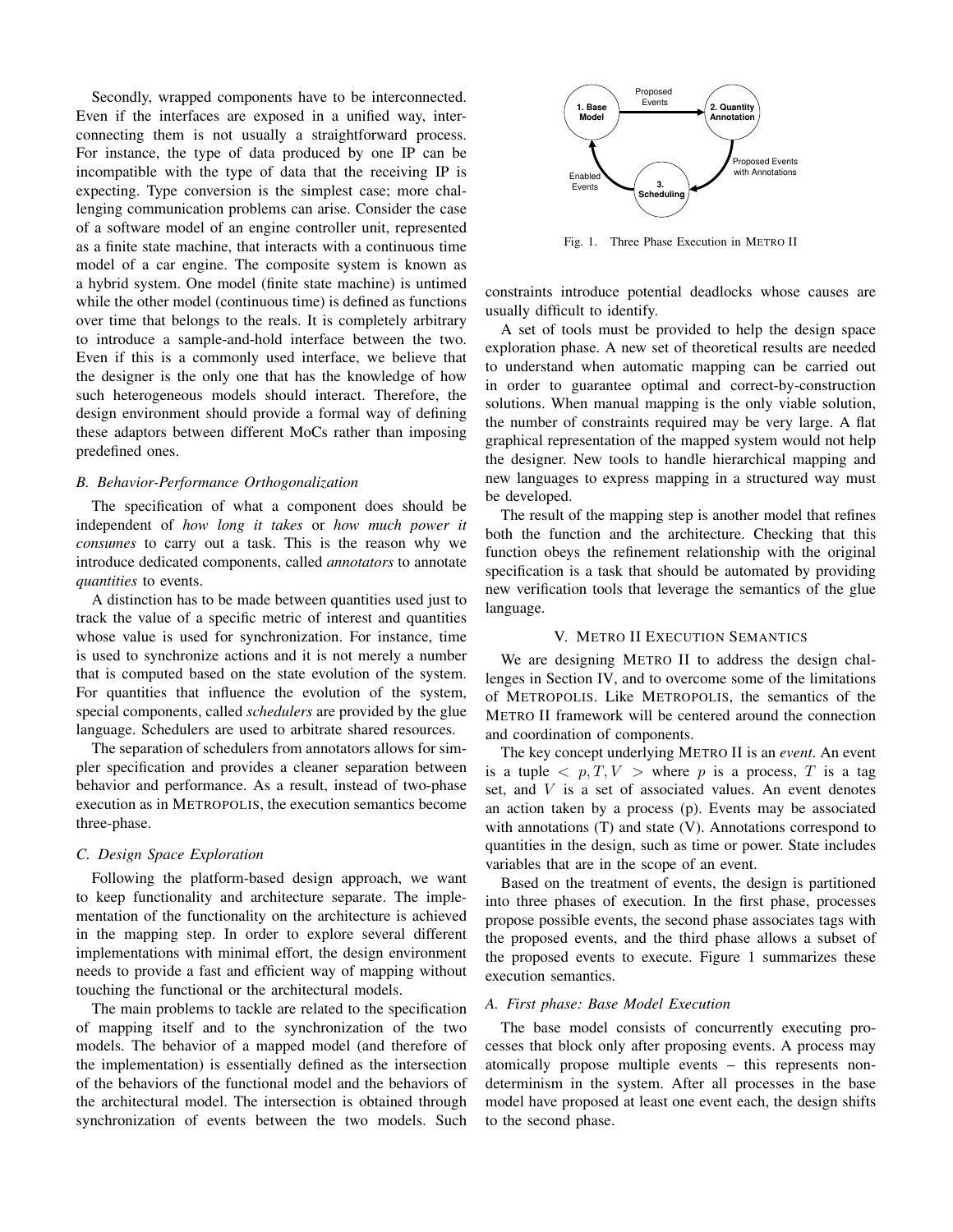

Fig. 2. Producers Consumer Example

#### *B. Second phase: Quantity Annotation*

In the second phase, each of the proposed events is annotated with various quantities of interest. For instance, a proposed event may be annotated with local and global time tags. New events may not be proposed during this phase of execution.

#### *C. Third phase: Scheduling*

In scheduling, a subset of the proposed events are enabled and permitted to execute, while the remainder are blocked. At most one event per process is permitted to execute. Once again, new events may not be proposed during this stage.

## VI. METRO II BUILDING BLOCKS

To simplify the designer's task of specifying models that conform to the three-phase semantics described in Section V, different types of objects are defined in METRO II. First, we describe the component, the primary block used for specification, and then introduce the different types of ports and connections in METRO II. After this the specialized METRO II objects are described, these are: constraints, adaptors, mappers, annotators, and schedulers.

To illustrate the function of some of these objects we use the same example as in [2], but we implement it in METRO II to highlight some of the differences. Figure 2(a) shows this example, which consists of two producers communicating with a consumer over a shared FIFO.



Fig. 3. Atomic Component

#### *A. Components*

A *component* is a possibly concurrent block which may contain zero or more processes. Components interface with other components via zero or more ports. There are two types of components: *atomic components* and *composite components*. An atomic component is a block specified in some language and is viewed by the framework as a black box with only its interface information exposed. A composite component is a group of one or more objects as well as any connections between them.

An atomic component with zero ports is shown in Figure 3. The IP encapsulated by the component is interfaced by means of a *wrapper*, which translates and exposes the appropriate events and interfaces from the IP.

*Components in the example*

The three components in the figure are the producer, the consumer, and the FIFO. Their basic behavior is specified in SystemC. Each producer keeps writing integers to the FIFO. The consumer continually tries to read data from the FIFO, and the FIFO provides buffering between the reads and writes. Additional constraints can be added, for instance, in Figure 2(c), the writing of the two producers are synchronized to maintain the same rate.

# *B. Ports*

There are two types of ports that components may have: coordination and view ports. Coordination ports are used for two-way interaction with other components by using events. View ports, on the other hand, may only expose internal events to the outside.

A *coordination* port is used to interact with other components. Each coordination port is associated with a set of methods. A *method* is a sequence of events, with a unique begin/end event pair. Variables in the scope of the begin event are method arguments. Variables in the scope of the end event are return values.

By setting constraints between events associated with coordination ports of different components, the execution of these components can be coordinated. Coordination ports are divided into three types based on the type of interaction: rendezvous ports, required ports, and provided ports.

*1) Rendezvous Ports:* Rendezvous ports can only be connected to other rendezvous ports. They are used to synchronize methods from different components. A connection between two rendezvous ports implies that the begin events of all methods in the first port occur simultaneously (same valuations for all tags) with all the begin events from the corresponding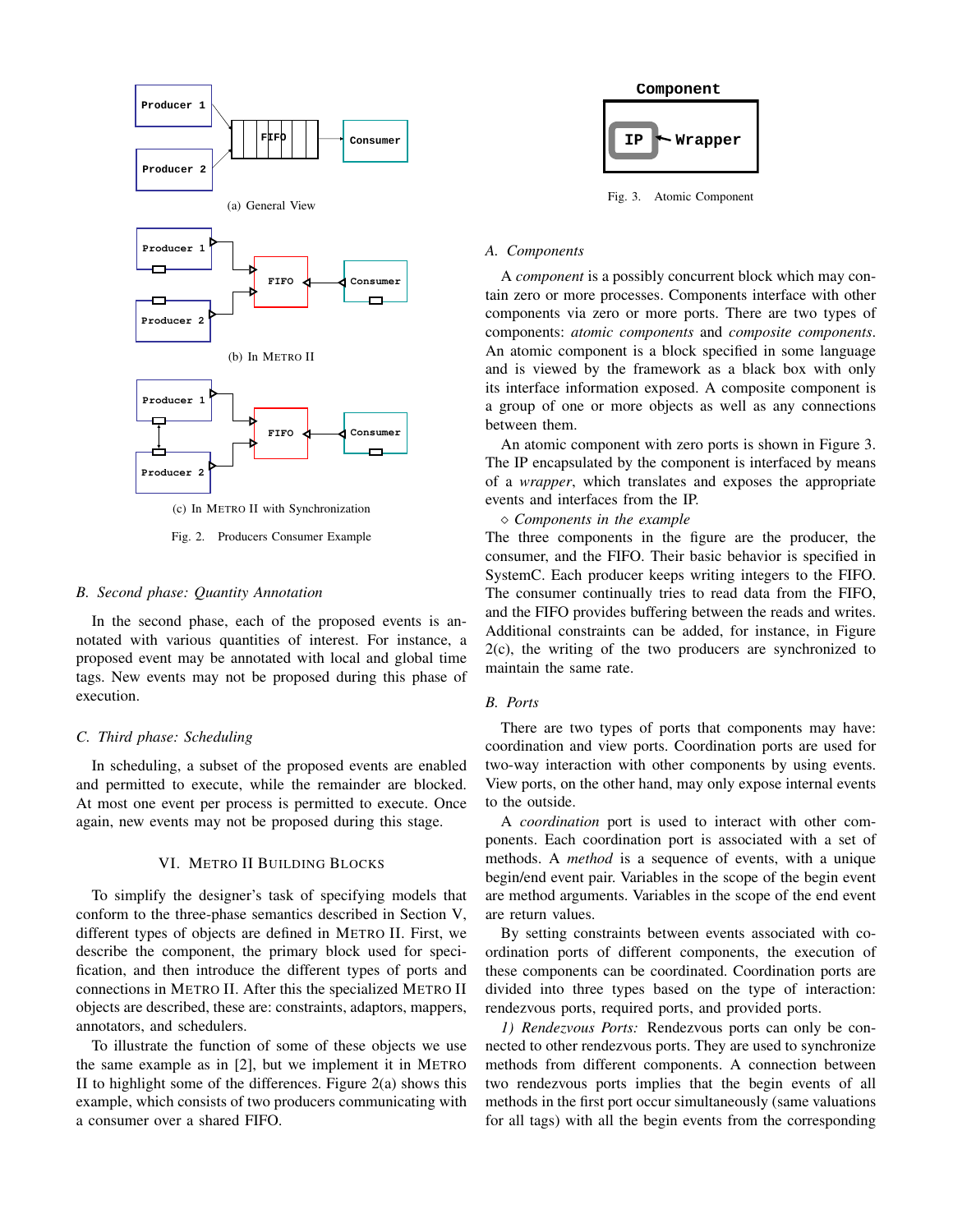

Fig. 4. Component with 4 ports

methods in the second port. The end events of corresponding methods occur simultaneously as well.

The execution semantics of rendezvous ports is as follows. All components with connected rendezvous ports independently propose their respective begin events. These proposed events are allowed to occur if and only if all other begin events have also been proposed, otherwise they are blocked. Similarly, after executing the methods, all components independently propose end events and wait for all other end events to be proposed. Depending on the specifics of the connection, values in the scope of the begin/end events may be checked for equality or transferred between the components.

*2) Required Ports:* Required ports are used by components to request methods that are implemented in other components. A required port can only be connected to a provided port that provides the required methods.

For required ports, a component proposes a begin event and associates values with the proposed event that represent the arguments of the method being requested. When the proposed event is executed, control transfers to the component at the other end of the connection, which owns the provided port. The component waits for the end event to be executed and obtains the return values from the method.

*3) Provided Ports:* Provided ports are used by components to provide methods to other components. As stated before, connections are permitted only between a required port and a provided port.

For provided ports, no separate process exists in the component to carry out the provided method. Instead, the component inherits the process from the caller component and executes the events in the provided method using that process. After the method has been executed, the component proposes the end event.

*4) View Ports:* A *view port* exposes some of a component's internal events to the outside world. These events are readonly, i.e., they cannot be blocked by outside world. View ports cannot be connected to other ports.

A component with required, provided, rendezvous, and view ports is shown in Figure 4.

#### *The FIFO Component*

Figure 5 shows how a FIFO medium in METROPOLIS might be wrapped for use within METRO II. Each provides port connects to an interface implemented by the medium, with 2 write ports connecting to the write interface of the medium. The view port provides visibility of certain events. Examples of this could be: FIFO empty, FIFO full, read finished, and write finished.



Fig. 5. Wrapped FIFO

## *C. Connections*

Connections between coordination ports are the primary means of component interaction. One-to-one port connections are allowed between a required port and a provided port, and between a pair of rendezvous ports. Rendezvous and provided ports do not need to be connected, but each required port must be connected to a corresponding provided port.

*Connections in the example*

This example has required-provided port connections from the producers to the FIFO and from the consumer to the FIFO. Also, there is a rendezvous connection in Figure 2(c) that synchronizes the events in each producer such that both producers proceed at the same rate.

#### *D. Constraints and Assertions*

Constraints are used to specify the design via declarative means (as opposed to imperative specification which is used in components). Assertions are used to check whether the rest of the design conforms to given requirements. Both constraints and assertions are described in terms of events, the values associated with them, and their tags. The events referenced by constraints or assertions must be exposed by means of coordination or view ports. Depending on the logic used to describe them, constraints can be enforced either by the base model or the scheduling phases of execution. Linear Temporal Logic (LTL) [15] and Logic of Constraints (LOC) [16] will be supported by METRO II.

#### *E. Adaptors*

There are many ways of handling heterogeneous MoCs in a design. One of the most common approaches is the hierarchical composition of heterogeneous models as done in Ptolemy II [6]. With hierarchical composition, a specific MoC exists at each level of the hierarchy. To allow models in two heterogeneous MoCs to communicate, a third MoC may need to be found within which the two will be embedded.

In our experience there is a strong need to interconnect heterogeneous models at the same level. For instance, the user may want to connect the output of a base-band processing component to the input of an RF component (i.e. a dataflow model interacting with a continuous time model). This way of handling complexity does not require changing the interface of a model in order to behave like another model. This is in line with one of the our main concerns: being able to re-use IPs in different contexts.

To bridge the different semantics of heterogeneous components, we define *adaptors* as first class citizens in our language. Adaptors are used to modify events as they pass from one MoC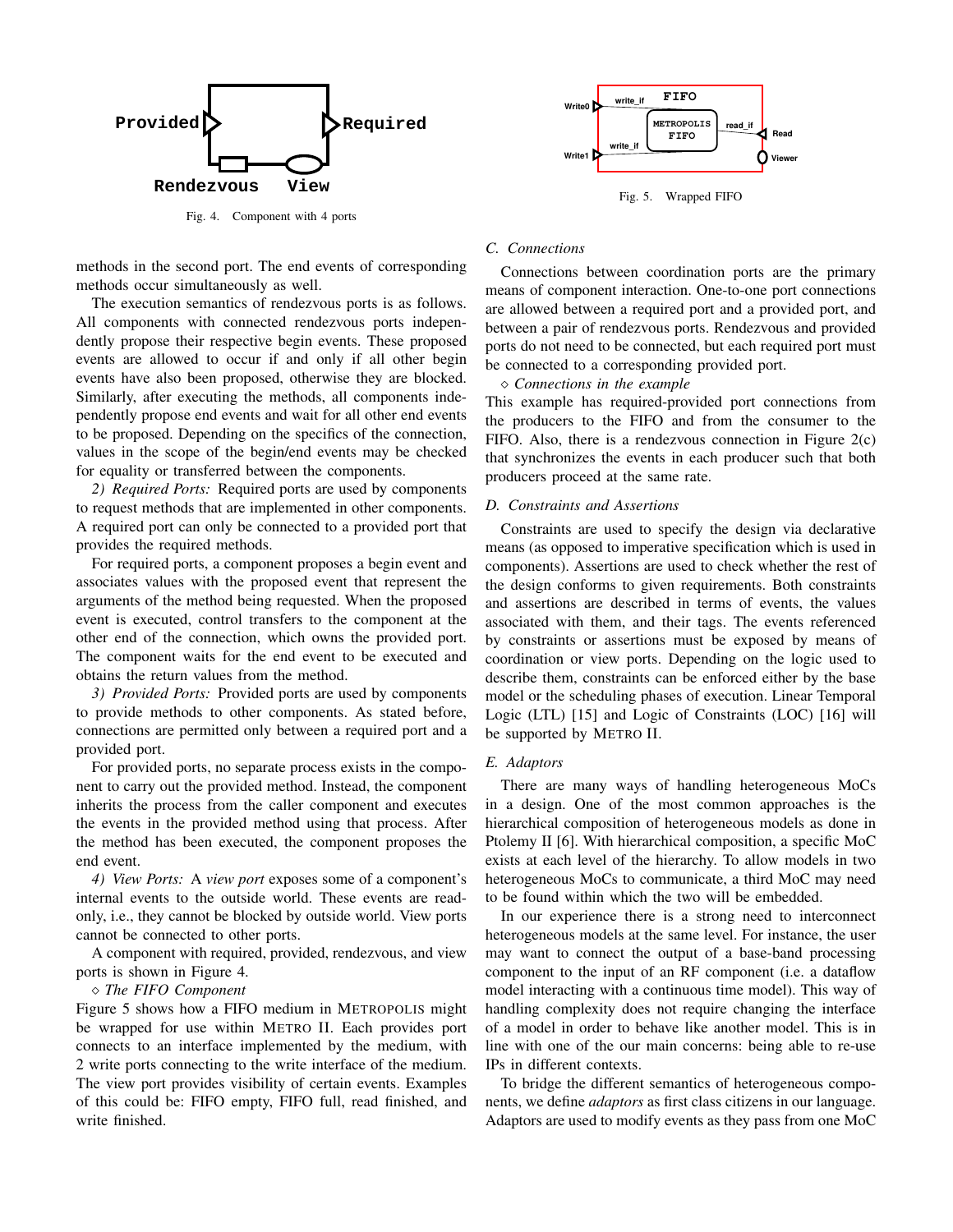

Fig. 6. An adaptor interfacing dataflow and continuous time models

to another. Denotationally, an adaptor is a relation that maps sets of events from one model to sets of events in another model.

Adaptors are connected with components through coordination ports. In the PBD methodology, they can be regarded as the bridge between heterogeneous functional components or between heterogeneous architectural components.

#### *An Adaptor in the Example*

If a producer in the Producer-Consumer example contained a dataflow processing element and obtained its data from a continuous time component, an adaptor would be required to bridge the two MoCs. In continuous time, an event could be defined as a pair of a function and a right open interval of the reals (i.e. a time interval),  $(f(t), [t_-, t_+))$ . The adaptor between continuous time and data flow would relate the continuous time event with a set of samples of that function at specific times:

$$
\begin{aligned} \{(f(t_i), t'_i) & \quad : \quad t_0 = t_-, t_{i+1} - t_i = T, \\ t_i & < t_+ \quad \land \quad t'_i < t'_j \iff t_i < t_j \} \end{aligned}
$$

where T is the sampling period. This definition corresponds to sampling the continuous time signal at constant rate and storing the values in a FIFO which are then consumed by the dataflow model.

Figure 6 shows the example adaptor, called A2D, represented in METRO II. A2D is configured with the beginning times, ending times, and the period length. It transforms each request for data from the dataflow block of the producer into a request for the value of the analog signal at a particular time.

#### *F. Mappers*

When carrying out mapping, there is a many-to-one allocation of all functional components to architectural components. Similar to adaptors, mappers may be required to bridge the functional and architectural components.

The most common usage of mappers is to transform or add values in the scope of events. For instance, a functional component may have a required port whose begin event is associated with a data value. The architectural component to which the functional component is mapped has a corresponding required port. However, the expected values in the scope of the begin event of the architectural component's port may include both the data and the start address. In this case, it is the job of the mapper to specify this start address, since it is not relevant in the description of the functional component.



Fig. 7. FIFO with Scheduling Inside

#### *G. Annotators and Schedulers*

In METROPOLIS, both event scheduling and performance annotation is carried out with a special component called a quantity manager. It is hard to have a general mechanism to handle both scenarios since different design styles are used specify both. In METRO II, these two aspects will be separated by using *annotators* and *schedulers*.

Annotators are objects that write tags to events. Each tag is determined in terms of the event, the event's values, and any parameters supplied to the annotator. Only static parameters are permitted for annotators, which may not have their own state.

Schedulers are objects that can disable proposed events based on their scheduling policy. After the annotation phase has completed, the scheduling phase begins. Based on the scheduler's local state, the proposed events, and their values and tags, scheduling occurs which can lead to the disabling of some proposed events.

Like in METROPOLIS, annotators (schedulers) are instantiated in the netlist level. However, instead of explicit coordination or service connections, events are directly associated with individual annotators (schedulers). It is important to note that now these associations are specified at the netlist level instead of directly in the component as in METROPOLIS. The specification of these associations is static. When these are specified they are directly registered with the appropriate annotator or scheduler. Multiple annotators may be associated with a single event, as long as they write different tags. If multiple schedulers are associated with a single event, then they must agree on their decisions before switching back to the base model.

## *Example 1: Scheduling in the Example*

Figure 7 shows the FIFO refined to be a composite component that contains a scheduler. The scheduler connects to the events on the individual ports and ensures that race conditions do not occur between the two producers.

*Example 2: Global Time*

Global time is a special quantity. Besides the performance annotation aspect of global time, the other concept of scheduling exists in almost all systems. For example, in synchronous languages, the logical time denotes the global execution ordering. This kind of global ordering is important to synchronize the entire systems and sometimes crucial to capture the correct behavior. In METROPOLIS, there is a global time quantity manager which provides both the scheduling and annotation